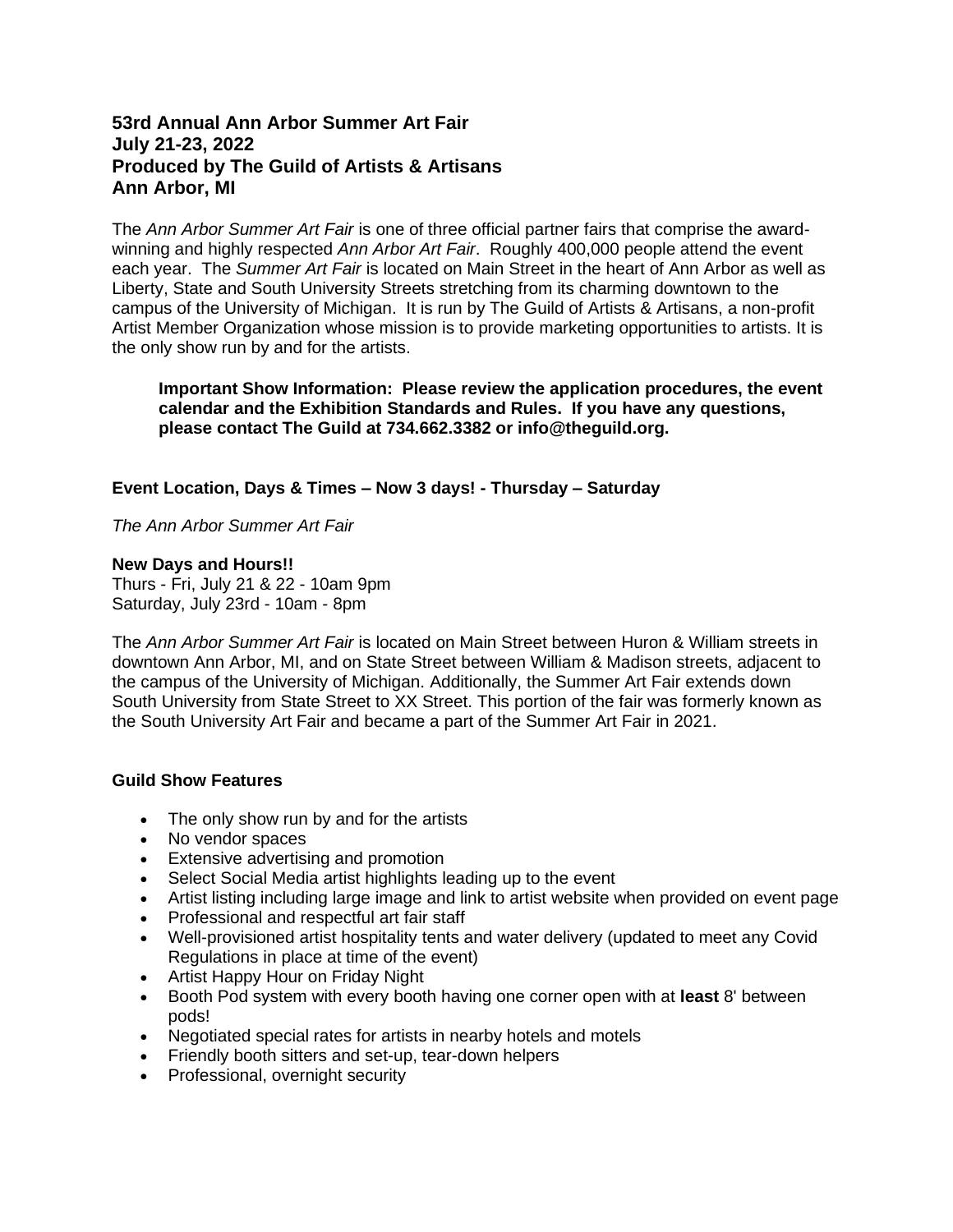#### **2022 Covid Precautions**

We will be working closely with the City and State regarding Covid safety regulations for the event.. By applying you agree to follow any and all Covid safety regulations that are in place at the time of the event. We will notify you in writing of all regulations prior to the event.

## **Eligibility**

Artists in fine art and fine craft disciplines are invited to apply. Please review the Exhibition Standards to help determine the eligibility of your specific artwork.

### **Security & Artist Parking**

Overnight, professional security will be provided on Wednesday, Thursday, and Friday. There is ample artist parking available through Republic Parking; detailed parking information will be available on the Guild's web site, [www.theguild.org](http://www.theguild.org/) in advance of the event.

#### **Electricity**

Electricity is generally available in most locations. Please contact the Guild for additional information, 734.662.3382 or info@theguild.org. Generators are not allowed.

#### **Timeline**

Please review the event calendar. If you cannot apply online, please contact The Guild for additional options and fees, 734.662.3382. The timeline is subject to change.

| Nov 6                                | <b>Online application opens</b>    |
|--------------------------------------|------------------------------------|
| Feb 4                                | <b>Online application deadline</b> |
| Week Jury<br>оf<br>Feb <sub>14</sub> |                                    |
|                                      | Feb 18 Jury results emailed        |
|                                      | <b>Feb 18 Contract emailed</b>     |
|                                      | Mar 18 Contract/fees* due          |
| Apr 29                               | Last day to cancel with refund     |
| <b>June 6</b>                        | <b>Confirmation packet emailed</b> |
| <b>Jul 20</b>                        | Artist set up                      |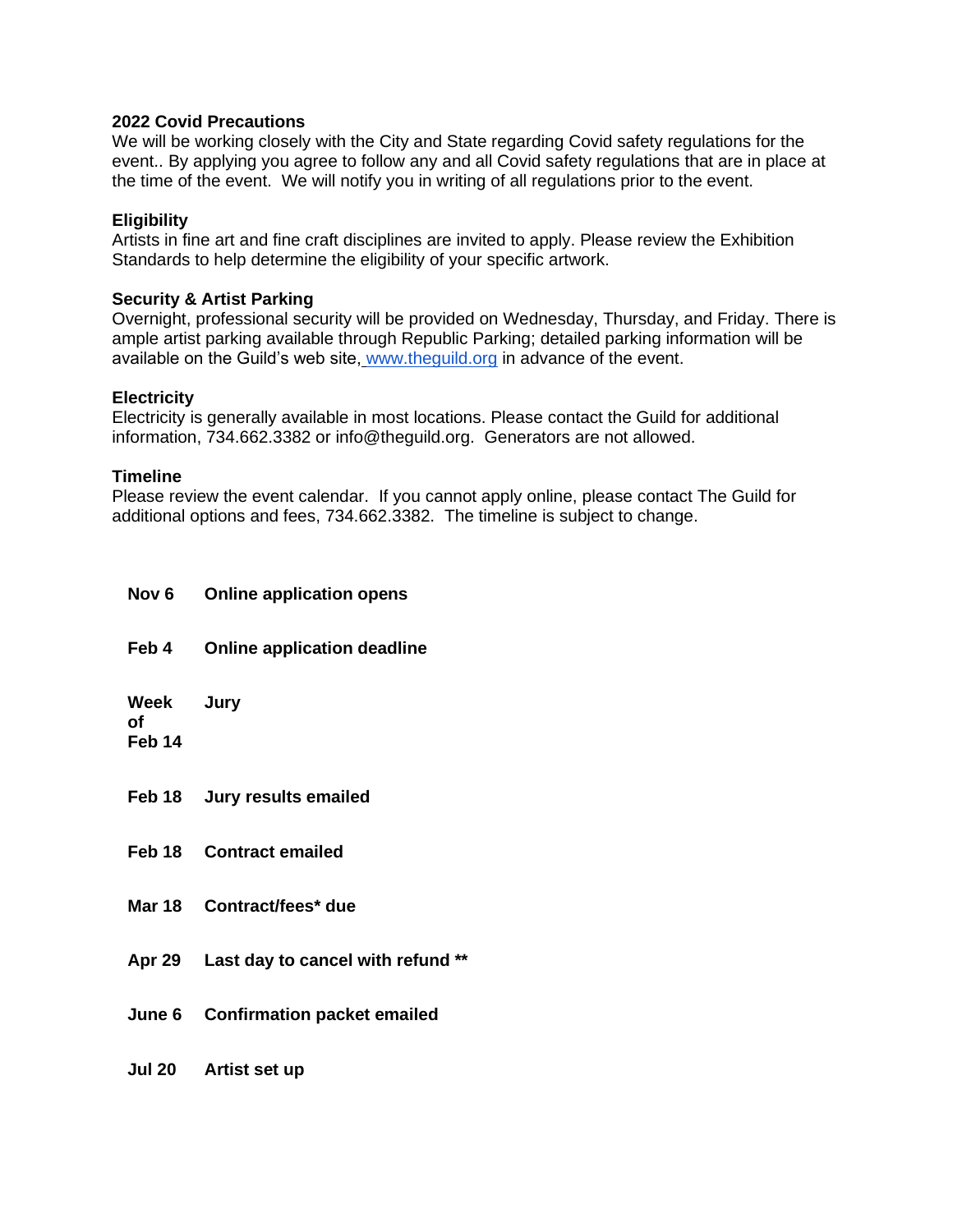#### **Jul 21- Ann Arbor Summer Art Fair 23**

**\*Payment plans available for Guild members**

**\*\* Cancel by the deadline, fee is refunded to artist, less \$50 administration fee. Cancel after deadline, no refund is given.**

# **Online Application Procedures for the** *Ann Arbor Summer Art Fair*

- Complete application form at www.Zapplication.org
- Submit four (4) work images and one (1) booth image with work displayed. If you are applying in two or more categories, please submit an application for each medium. **No visible signatures allowed in the work images.**
- Booth Images: Please show 3 walls of your booth. **Remove artist names, business names, booth signage, booth tags, people, and animals from the booth image. Remove artist and business names from your artist statement as well.**
- Your application will be removed if you do not comply with the jury image standards above and your jury fee will not be refunded.
- If you are applying in a non-jewelry category but wish to exhibit jewelry in your medium, please submit a separate application for jewelry. For example, you work in ceramics and wish to display your handmade ceramic jewelry within your booth. Please note in your Artist Statement that you are applying in a non-jewelry category but wish to show a small amount of jewelry in your booth.
- Submit application fee (see following information). **Application fees are nonrefundable**.

# **Application fees:**

# · **Non-Guild members: \$45.**

(Fee includes annual Guild membership. For additional information regarding membership privileges and responsibilities, please contact the Guild.) **Application fees are non-refundable.**

# · **Guild Members: Free\***

\*Guild Members who are in good standing.

If you are unsure of your membership status or eligibility, please contact The Guild, 734.662.3382, ext. 301, or info@theguild.org.

# **Deadlines**